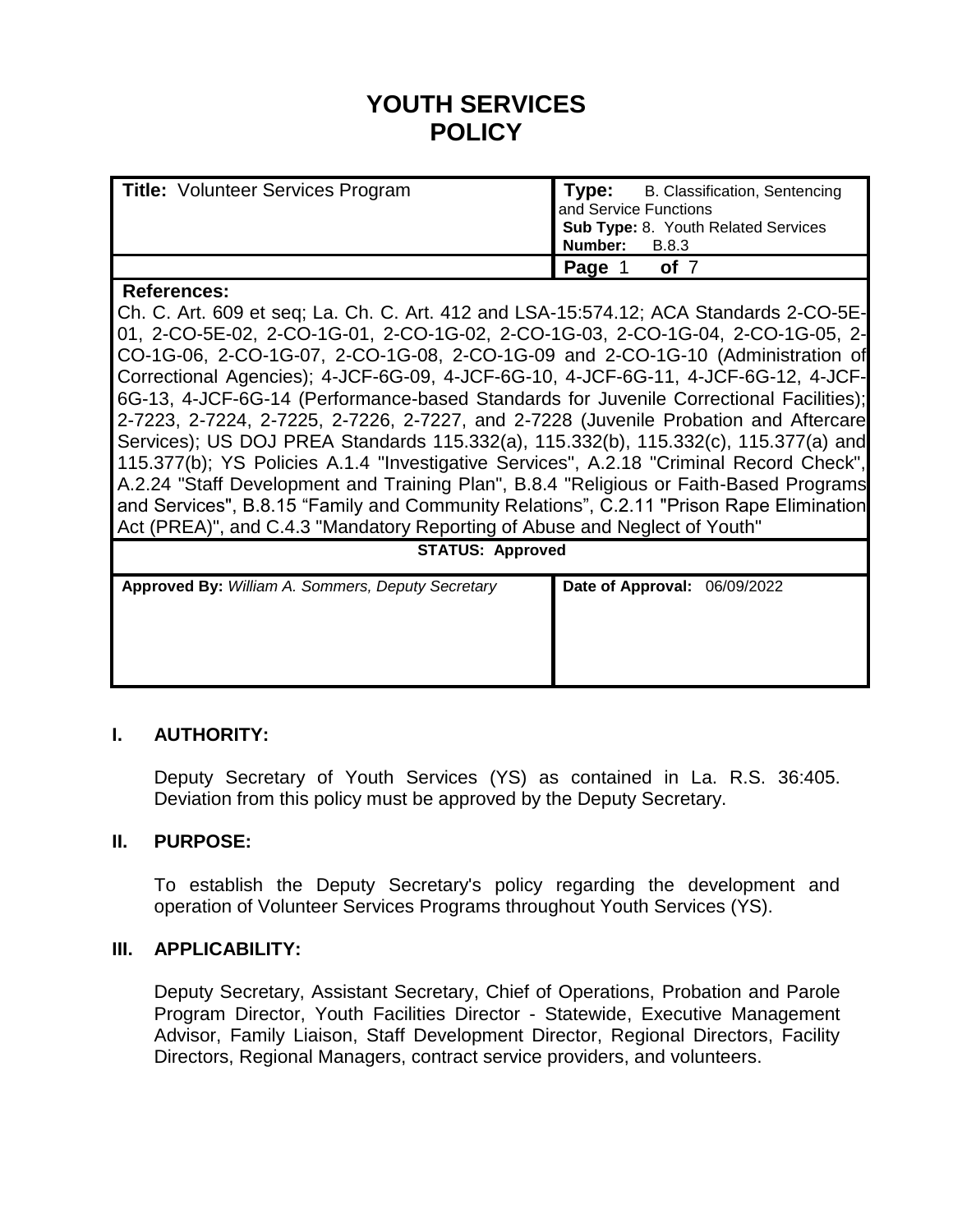Each Unit is responsible for ensuring that all necessary procedures are in place to comply with the provisions of this policy.

## **IV. DEFINITIONS:**

*Mandatory Reporter* - Any of the following individuals performing their occupational duties:

- Health practitioner;
- Mental health/social service practitioner;
- Teacher or child care provider;
- Police officers or law enforcement officials;
- Commercial film and photographic print processor;
- Mediators appointed pursuant to Chapter 6 of Title IV of the Louisiana Children's Code;
- Parenting coordinator appointed pursuant to R.S. 9:358.1;
- Court-appointed special advocate (CASA) volunteer under the supervision of a CASA program, appointed pursuant to Chapter 4 of Title IV; and
- Members of the clergy, subject to the exceptions noted in La R.S. 14:403.B and Ch. C. Article 603.3(c);
- Organizational or youth activity provider, including administrators, employees or volunteers, which provide organized activities for children;
- School coaches, including but not limited to public, technical, or vocational school, community college, college or university coaches, and coaches of intramural and interscholastic athletics.

*Unit Head* – For purposes of this policy, the Deputy Secretary, Facility Directors and Regional Managers.

*Volunteer* - An individual who donates their time and effort to enhance YS' activities and programs. These individuals are selected on the basis of their skills or personal qualities to provide services in such areas as transition back into the community, recreation, counseling, education, religion, etc. Volunteers may include student interns, job service training program participants, senior citizens, faith-based organizations, and other workers who serve without financial compensation.

# **V. POLICY:**

It is the Deputy Secretary's policy to establish a Volunteer Services Program by forming partnerships with families, communities, and other entities to provide services that assist youth in moving toward responsible citizenship.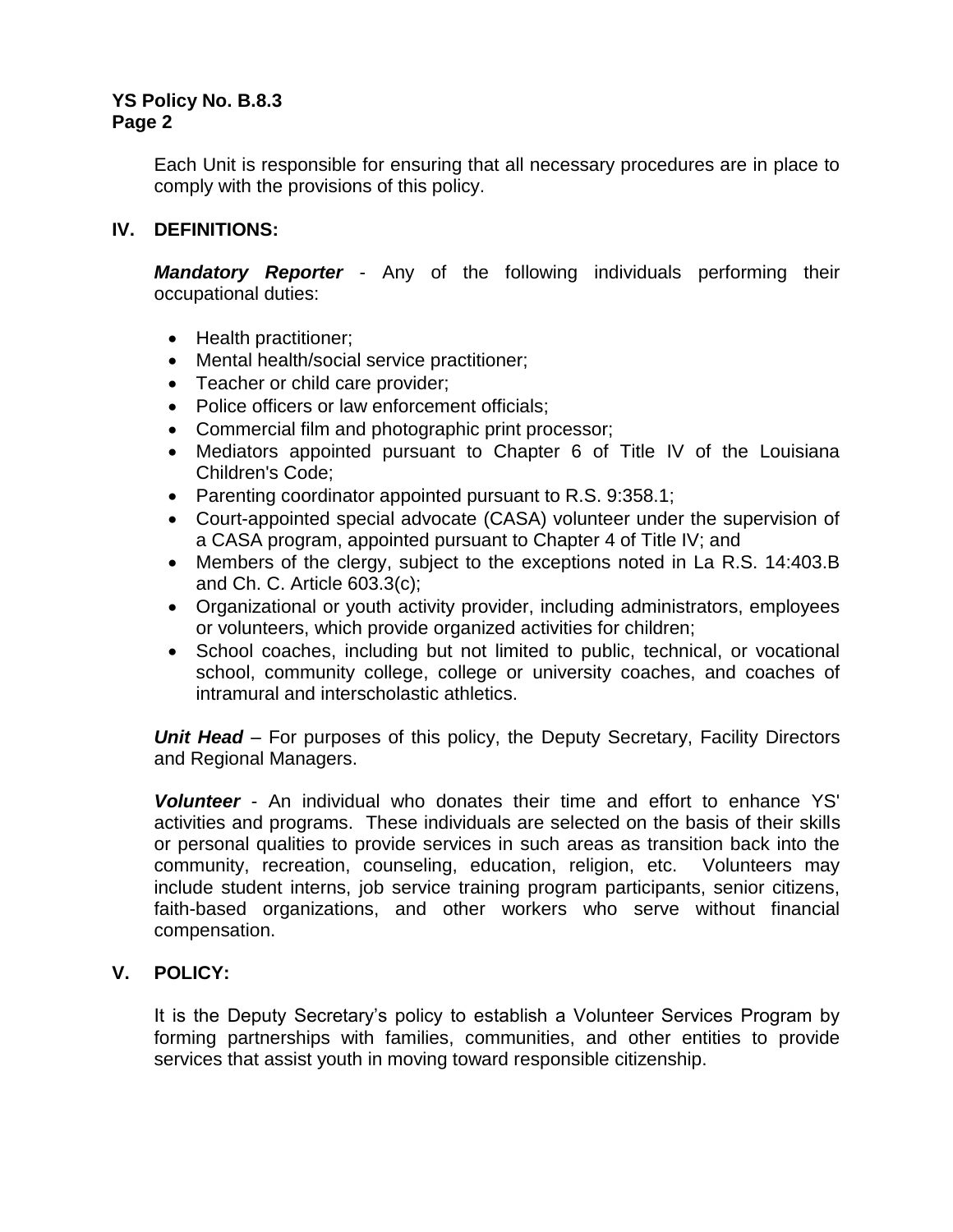The Regional Family Liaisons shall be responsible for supporting and strengthening the region's volunteer and faith-based services (refer to YS Policy No. B.8.15).

Facility Directors and Regional Managers shall designate a senior staff member to serve as the unit's Volunteer Services Coordinator for community-based and faithbased volunteer services. The Ombudsman shall be notified of any changes in the designated senior staff member.

In recognition of the value of diverse cultural, educational, economic, and organizational backgrounds, YS embraces volunteers drawn from all cultural and socioeconomic parts of the community.

#### **VI. PROCEDURES:**

- A. Volunteer Services Programs shall be organized in accordance with ACA standards, and shall include written policies and procedures outlining organizational lines of authority, responsibility, accountability, recruitment, selection, orientation, training, and supervision of volunteers prior to assignment.
- B. The Faith-Based Services programs shall be organized pursuant to ACA standards, and shall follow the guidelines established in YS Policy B.8.4.
- C. Prior to providing services all volunteers shall:
	- 1. Undergo a criminal record check pursuant to YS Policy No. A.2.18;
	- 2. Undergo a Louisiana Child Abuse Registry (LCAR) check. DPS HR will send a list of newly accepted OJJ volunteers to DCFS on the first and the fifteenth of each month. Should the designated date fall on a non-working day, the list will be sent on the closest regularly scheduled work day immediately preceding the designated send date. In the event a violation OJJ will be immediately notified, otherwise a quarterly review of submissions will be sent to the Undersecretary, Deputy Undersecretary or designee(s) of the results for record keeping and auditing purposes.

Notification of acceptance must be received in HR no later than 12pm on the last working day prior to the list being sent to DCFS for screening. Should notification be received in HR of a pending new volunteer fall after this deadline, or the number of allowable submissions to DCFS have been exceeded, that applicant will be added to a future submission;

3. Attend orientation and training inclusive of the history and an overview of the agency and Volunteer Services Program.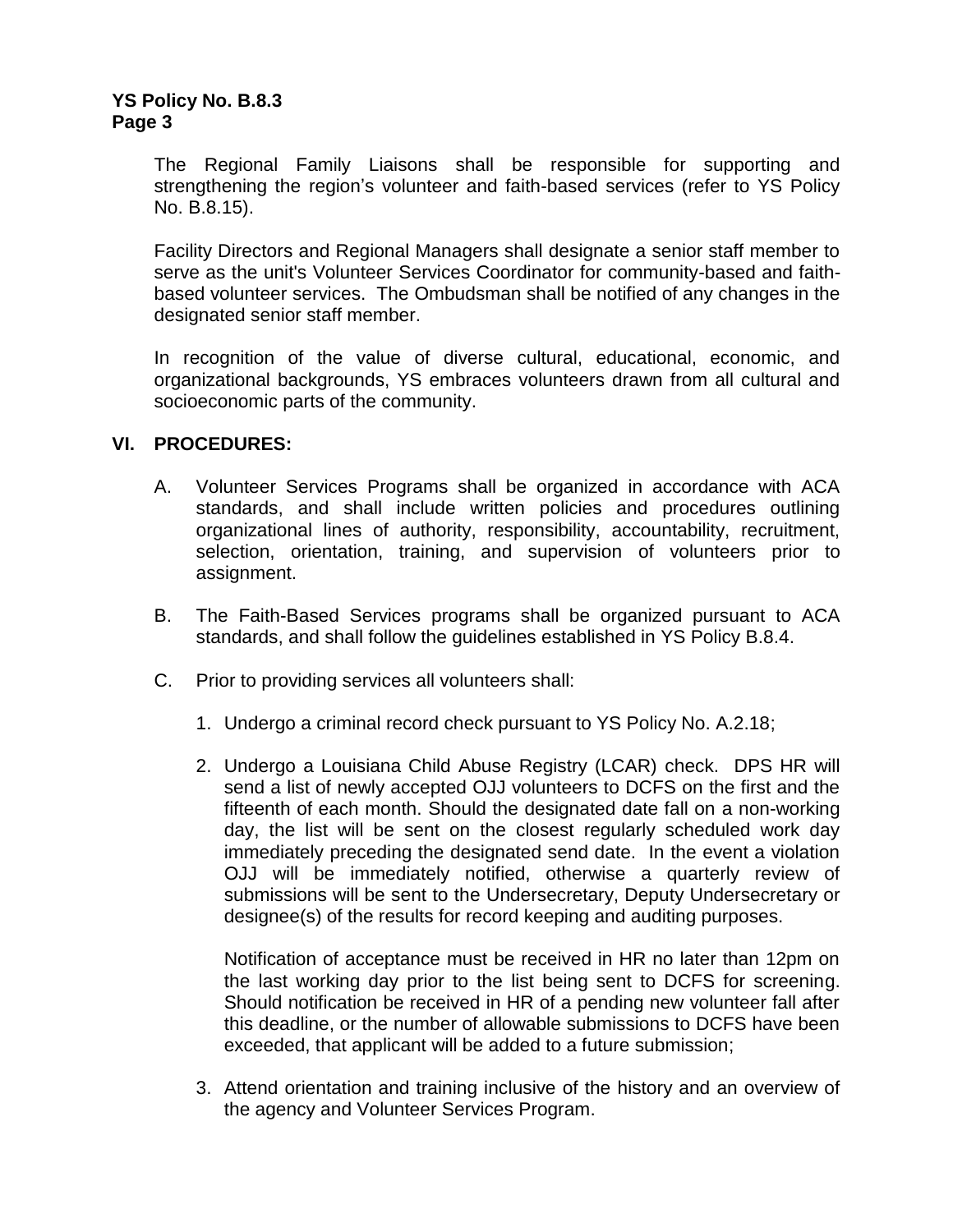- D. The unit's Volunteer Services Coordinator shall be responsible for instructing and encouraging volunteers.
- E. Unit Heads shall be responsible for remediation or removal of volunteer workers or volunteer organizations whenever there is conflict with or a violation of policy and procedures.
- F. Volunteers shall be encouraged to contribute comments or suggestions regarding the overall operation of the Volunteer Services Program on the "Volunteer Reporting Form", [see Attachment B.8.3 (c)]. Comments or suggestions submitted shall be maintained by the unit's Volunteer Services Coordinator, with a copy forwarded to the Ombudsman.
- G. Youth under the supervision or in the custody of YS, and their families, shall be made aware of volunteer services available to them during the admission process.

## **VII. SECURE CARE REQUIREMENTS:**

- A. Orientation and annual training for secure care volunteers shall consist of the following at a minimum:
	- 1. Introduction to Secure Care
	- 2. YS Policy;
	- 3. Organizational Structure;
	- 4. Facility and Operational Procedures;
	- 5. Code of Ethics / Professional Boundaries;
	- 6. Staff and Youth Relationships;
	- 7. Mandatory Reporting Requirements;
	- 8. Prison Rape Elimination Act (PREA); and
	- 9. Any other topics at the discretion of the Assistant Secretary, Deputy Assistant Secretary, Regional Directors, Facility Directors, Family Liaison, and the Staff Development Director (refer to YS Policy No. A.2.24).

All training shall be documented and maintained by the facility's Volunteer Services Coordinator, with a copy forwarded to the Ombudsman upon completion following orientation and annual training.

B. All volunteers shall be issued a facility photo I.D. card which must be presented prior to entry into the facility. Photo I.D.'s shall be worn and visible at all times.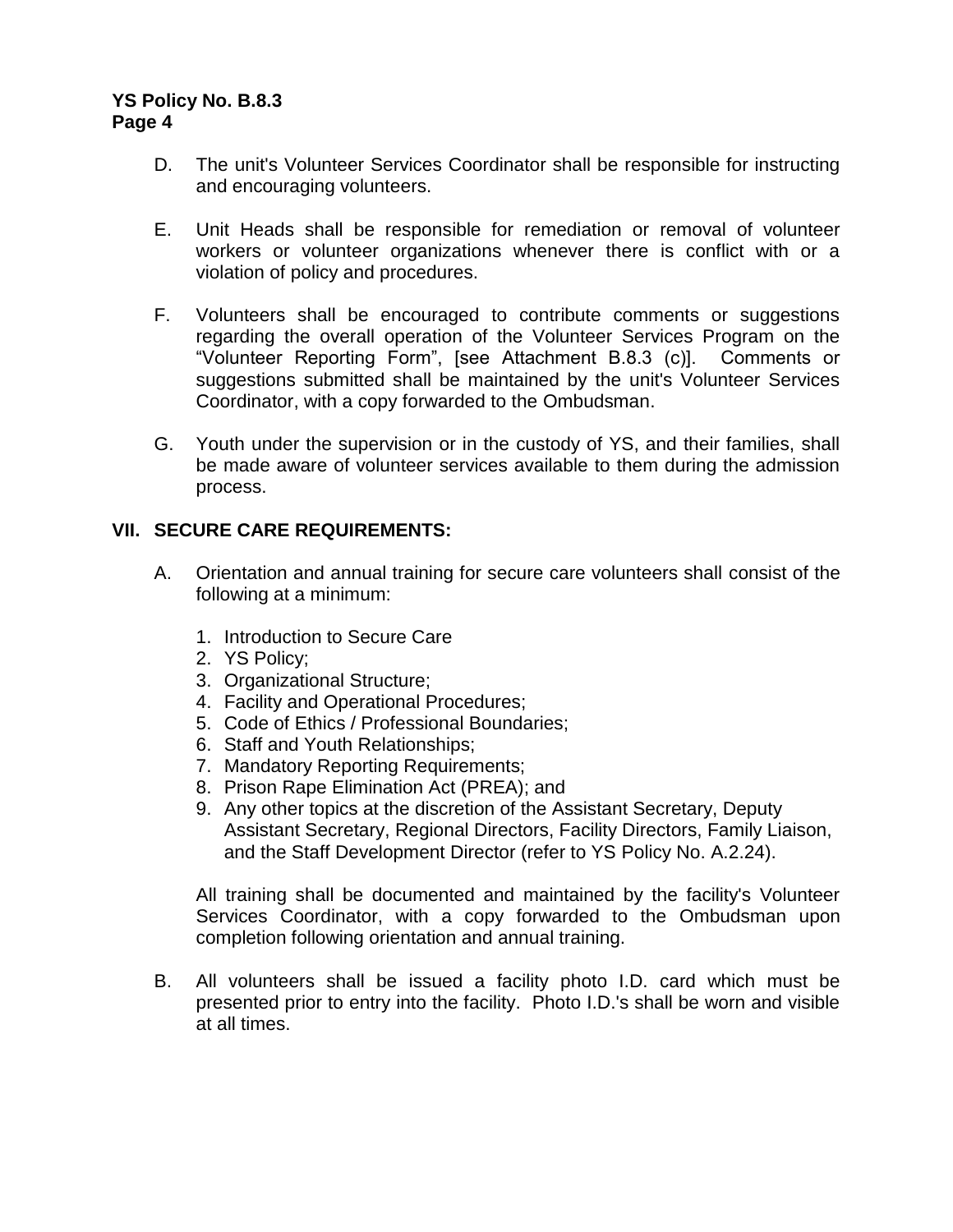- C. Persons under the age of 18 shall not be allowed to serve as a volunteer without special consideration. Groups with minors shall be considered on a case-by-case basis as long as the minors are a vital part of a specific program.
- D. Group sponsors shall provide a program outline of the services they wish to provide. The outline shall include, but is not limited to the following:
	- 1. Philosophy;
	- 2. Purpose;
	- 3. Goals and Objectives;
	- 4. Desired schedule; and
	- 5. Any arrangements or accommodations that may be needed.
- E. The number of persons permitted to enter as a group shall be governed by the unit's Standard Operating Procedure (SOP). Any additions or deletions to the group volunteer list must be submitted to the Volunteer Services Coordinator in a timely manner and according to procedure.
- F. The Volunteer Services Coordinator shall recommend all volunteers who meet the qualifications to the Facility Director/designee for approval prior to the volunteer services being rendered.
- G. Relatives of youth and those persons on a youth's approved visiting list **SHALL NOT** be allowed to serve as a volunteer **for any reason**.
- H. Volunteers shall not be allowed to visit youth for any reason other than to provide approved services.
- I. The following documentation shall be completed and maintained on each volunteer by the facility's Volunteer Services Coordinator in a secure location, to ensure the confidentiality of the information contained on the forms.
	- 1. **Annual** criminal record checks pursuant to YS Policy No. A.2.18 and following the procedures described in Section VI.C.2 above.
	- 2. A "Mandatory Reporter Statement" pursuant to Ch. C. Art. 609 et seq and YS Policy No. C.4.3.
	- 3. A "Prison Rape Elimination Act (PREA) Staff Confirmation of Receipt" form pursuant to YS Policy C.2.11.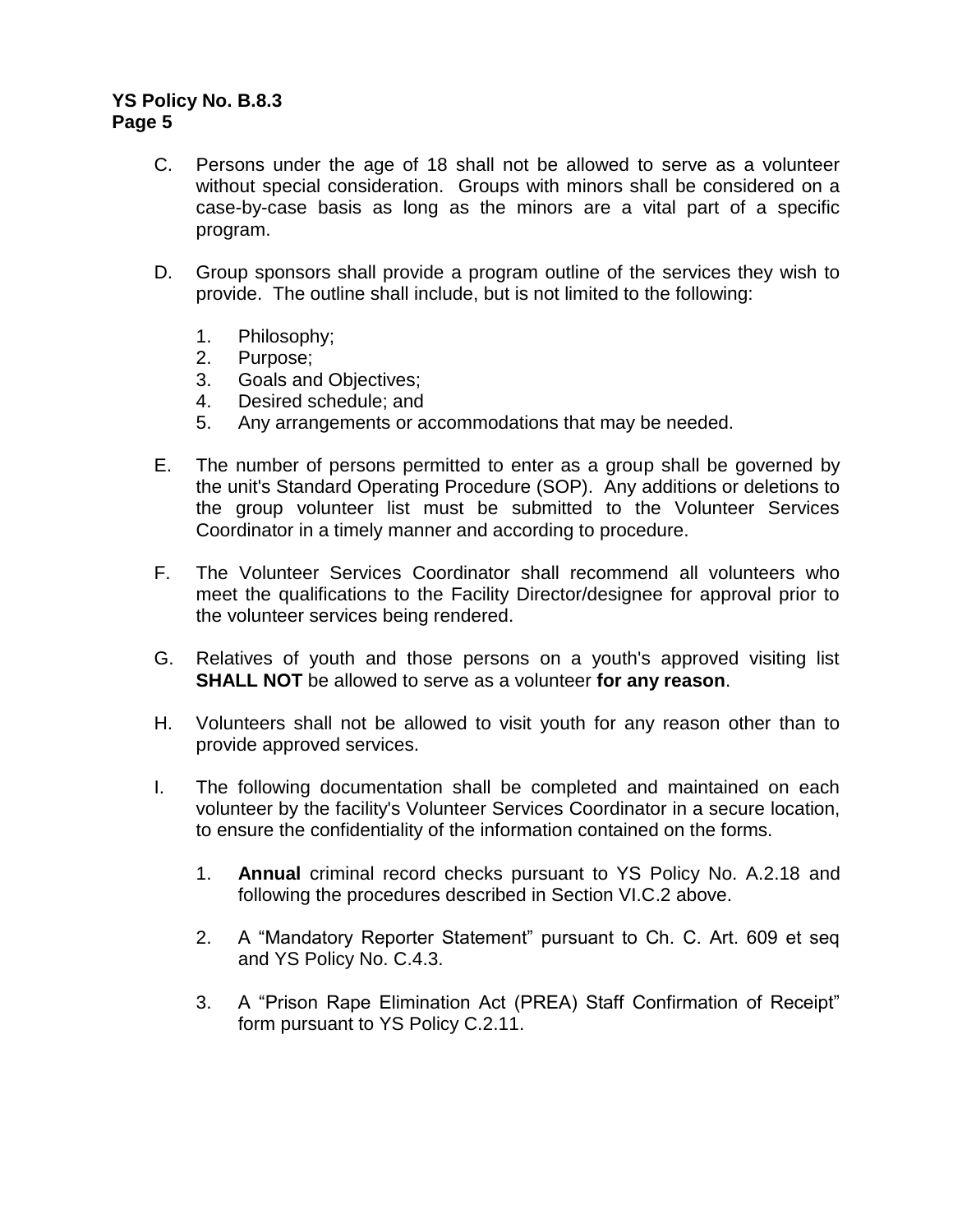- 4. A "Request for Investigation Verification Form" and documentation regarding any findings, pursuant to YS Policy No. A.1.4, Section VI.J.
- 5. A "Volunteer Registration and Agreement Form" [see Attachment B.8.3 (a)].
- 6. Volunteer Services "Assumption of Risk, Waiver of Liability and Hold Harmless" form [see Attachment B.8.3 (b)].
- 7. **Annual** verification of proper credentials of professionals whose services require legal licensure or certification.
- 8. A copy of the volunteer's photo I.D. card.
- 9. Orientation, annual, and other documented training provided.

## **VIII. COMMUNITY-BASED SERVICES (CBS) REQUIREMENTS:**

- A. Orientation and annual training for volunteers working less than 35 hours per week shall be appropriate to their assignment pursuant to the CBS Volunteer Manual.
- B. The following documentation shall be completed and maintained on each volunteer by the unit's Volunteer Services Coordinator in a secure location to ensure the confidentiality of the information contained on the forms.
	- 1. **Annual** criminal record checks pursuant to YS Policy No. A.2.18 and following the procedures described in Section VI.C.2 above.
	- 2. A Mandatory Reporter Statement pursuant to Ch. C. Art. 609 et seq. and YS Policy No. C.4.3.
	- 3. A Volunteer Registration and Agreement Form [see Attachment B.8.3 (a)].
	- 4. A Volunteer Services Assumption of Risk, Waiver of Liability and Hold Harmless form [see Attachment B.8.3 (b)].
- C. **Annual** verification of proper credentials of professionals whose services require legal licensure or certification.
- D. Orientation, annual, and other documented training provided.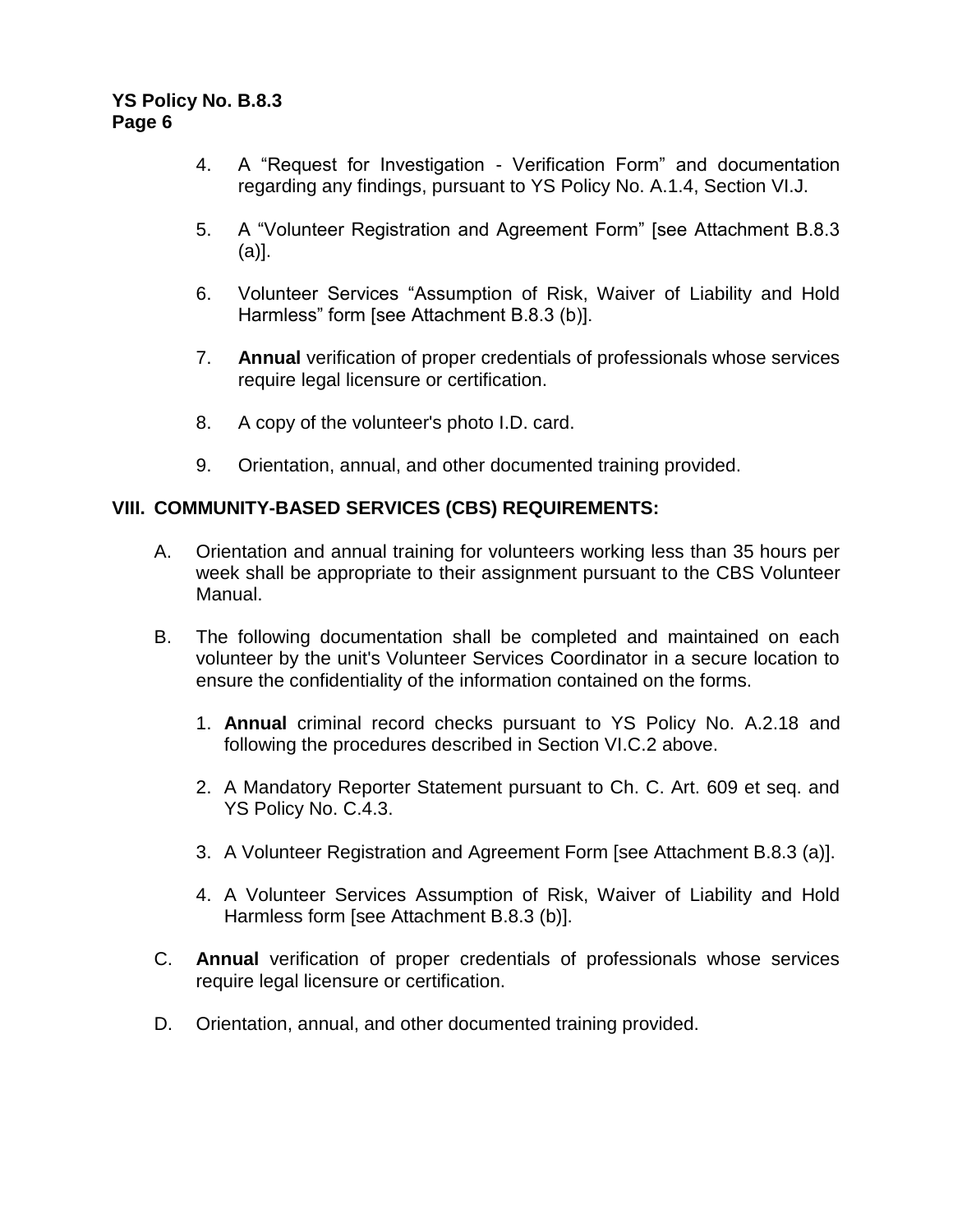## **IX. QUALITY ASSURANCE:**

- A. The Ombudsman shall be responsible for the following:
	- 1. An annual evaluation of each unit's Volunteer Services Program due by January 15<sup>th</sup> of the following year;
	- 2. An affirmation that all procedures and requirements outlined above are being adhered to at the YS secure care facilities and regional offices. If a violation is found to exist, the Ombudsman shall report the violation to the respective Facility Director/Regional Manager, with a copy forwarded to the Youth Facilities Director - Statewide or Probation and Parole Program Director.

**Previous Regulation/Policy Number:** B.8.3 **Previous Effective Date:** 06/07/2021 **Attachments/References:**  B.8.3 (a) Volunteer Registration and Agreement Form May 2019.doc B.8.3 (b) Assumption of Risk, Waiver of Liability and Hold May 2019.docx

B.8.3 (c) Volunteer Reporting Form June 2022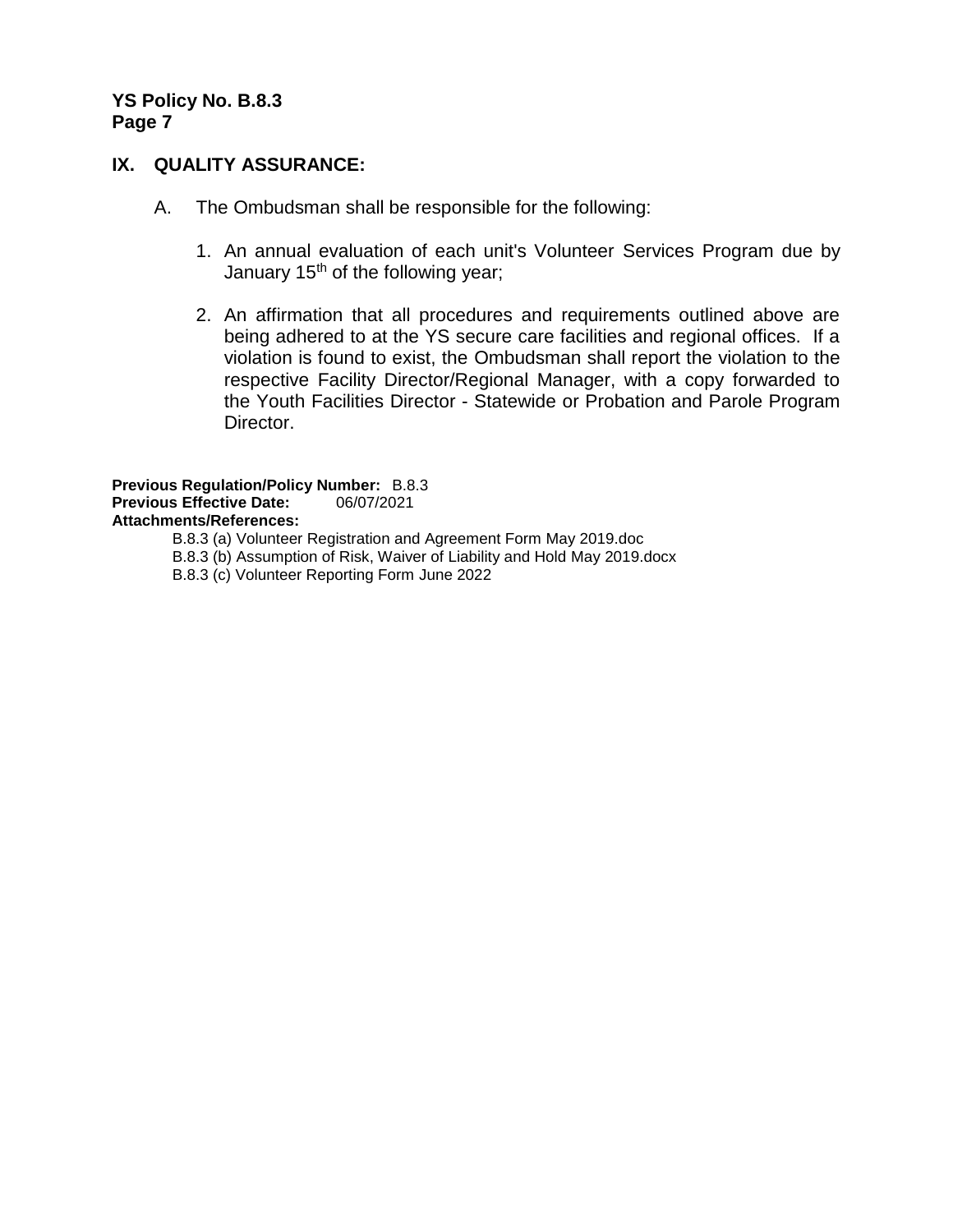# **Volunteer Registration and Agreement Form**

|                                                                                                                                                                                                                                                                                                      |  |  | Drivers License #: ______________ (attach copy of front and back to this form)      |  |
|------------------------------------------------------------------------------------------------------------------------------------------------------------------------------------------------------------------------------------------------------------------------------------------------------|--|--|-------------------------------------------------------------------------------------|--|
|                                                                                                                                                                                                                                                                                                      |  |  |                                                                                     |  |
| <b>Telephone Numbers:</b>                                                                                                                                                                                                                                                                            |  |  |                                                                                     |  |
|                                                                                                                                                                                                                                                                                                      |  |  | Home: _______________________ Work: ______________________ Cell: _______________    |  |
|                                                                                                                                                                                                                                                                                                      |  |  |                                                                                     |  |
|                                                                                                                                                                                                                                                                                                      |  |  | List any talents or skills which you possess that could be beneficial to the youth. |  |
|                                                                                                                                                                                                                                                                                                      |  |  |                                                                                     |  |
|                                                                                                                                                                                                                                                                                                      |  |  |                                                                                     |  |
| What service(s) do you desire to perform?:                                                                                                                                                                                                                                                           |  |  |                                                                                     |  |
|                                                                                                                                                                                                                                                                                                      |  |  |                                                                                     |  |
| As a volunteer with the Office of Juvenile Justice, I will cooperatively serve at the<br>discretion of the Volunteer Services Coordinator, under whose supervision I am<br>assigned. I understand that I am required to attend orientation, annual, and any<br>other training that may be necessary. |  |  |                                                                                     |  |
| Volunteer Signature                                                                                                                                                                                                                                                                                  |  |  | Date                                                                                |  |
| Sponsoring Organization or Designee                                                                                                                                                                                                                                                                  |  |  | Date                                                                                |  |
| <b>Volunteer Services Coordinator</b>                                                                                                                                                                                                                                                                |  |  | Date                                                                                |  |
| Approved by                                                                                                                                                                                                                                                                                          |  |  | Date                                                                                |  |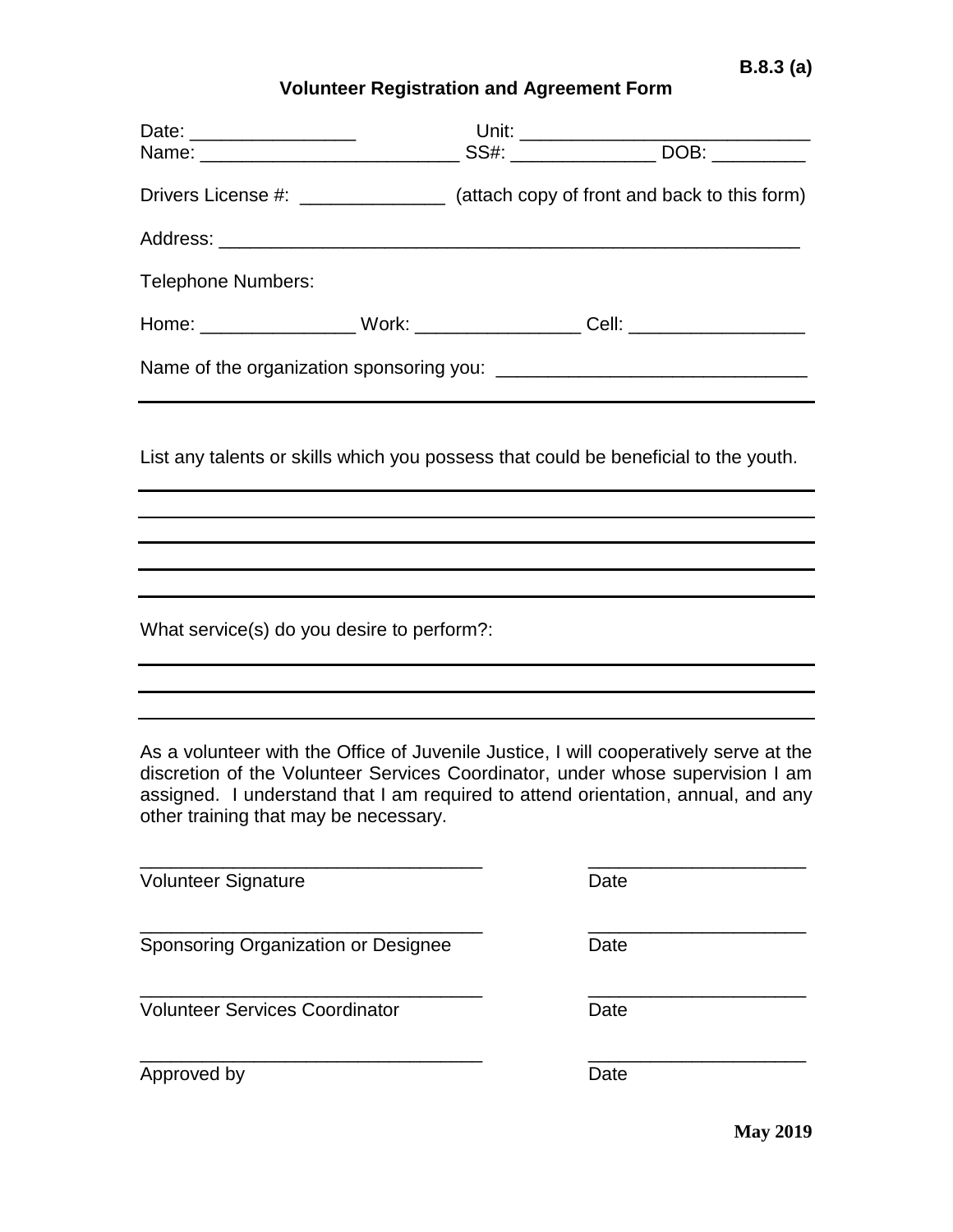# **YOUTH SERVICES VOLUNTEER SERVICES Assumption of Risk, Waiver of Liability and Hold Harmless**

Community volunteers promote OJJs' vision of community based services for troubled youth. OJJ appreciates the important role that volunteers play by providing meaningful resources, expanding services provided by staff, and enhancing community relationships.

Persons who wish to provide volunteer services to youth in OJJ custody are required to carefully review the following statements. Please initial each statement, then sign and date the document.

\_\_\_\_ I understand that I am subject to all Louisiana state statutes, OJJ policies, and facility/office procedures relative to youth and OJJ.

\_\_\_\_ I understand that the Deputy Secretary/designee may remove me from providing volunteer services at any time without advance notice. I do not have the right to appeal his decision.

\_\_\_\_ I understand that I am not an employee or agent of the State of Louisiana or of OJJ, and have no authority to act on behalf of the state or the agency.

\_\_\_\_ I understand that I will not receive any compensation or benefits from OJJ.

\_\_\_\_ I understand that I must be 18 years of age or older to volunteer with OJJ.

\_\_\_\_ I understand that there are risks inherent in providing volunteer services to youth in the juvenile justice system, and that I may suffer physical injury, sickness or death, or damage to my property. While volunteering there is the possibility of youth displaying unpredictable, and potentially violent behavior. I freely and voluntarily accept and assume all risks, dangers, and hazards.

\_\_\_\_ I understand that OJJ does not carry any medical, accident, automobile, or injury insurance coverage for my benefit. I understand that it is my responsibility to ensure that I have adequate automobile, medical, dental, and/or accident coverage.

\_\_\_\_ I further understand that OJJ does not provide insurance or coverage for any vehicle I might drive or occupy as a passenger while performing volunteer services. I understand that it is my responsibility to insure that I have adequate automobile insurance for any vehicle I operate while volunteering.

\_\_\_\_ I understand and agree to adhere to confidentiality requirements as provided in La. Ch. C. Art. 412 and LSA-RS 15:574.12, to prevent the unauthorized use or disclosure of names, identities, or any information pertaining to youth in OJJ facilities. Such confidentiality protections apply whether the information is verbal or written.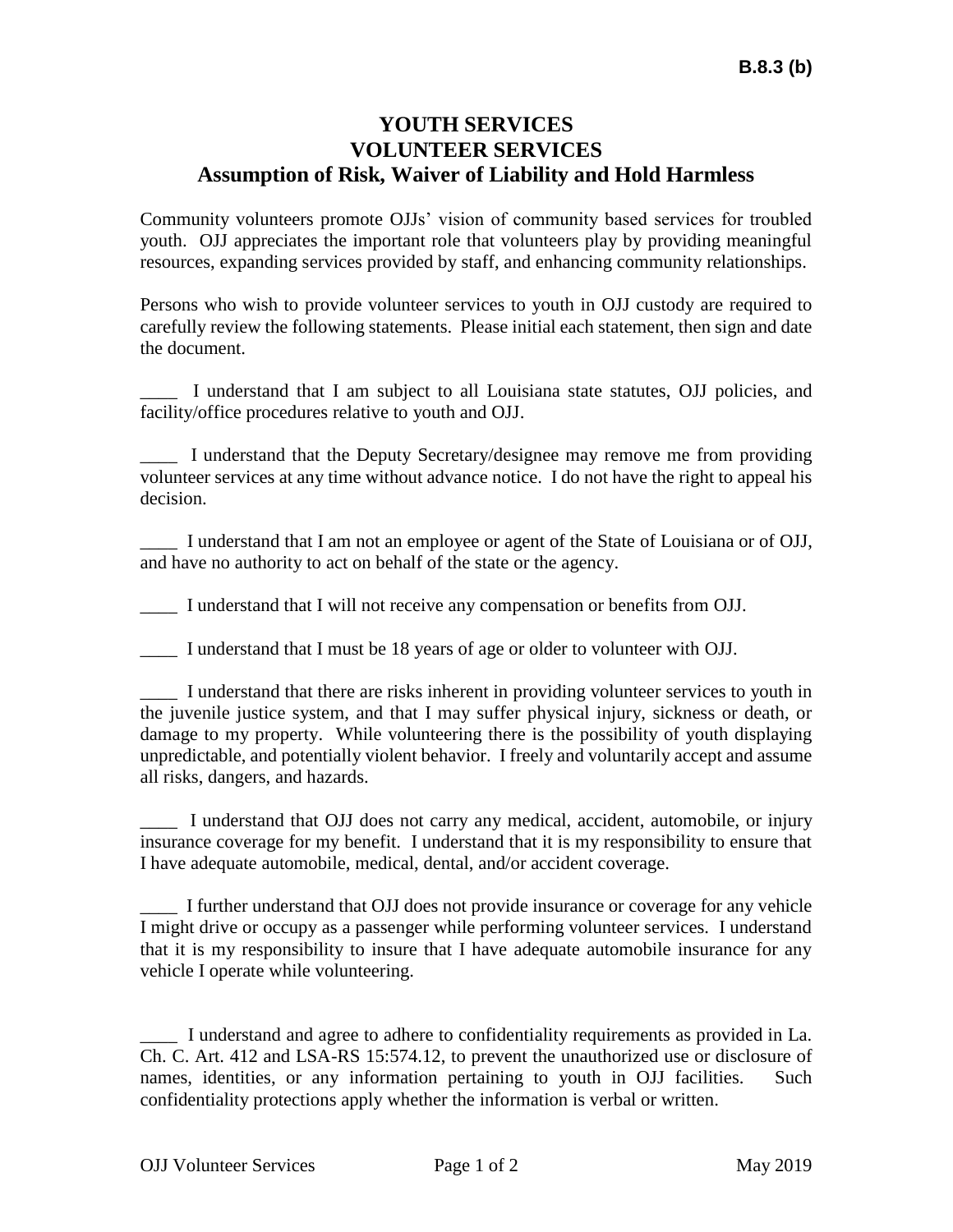\_\_\_\_ I understand that OJJ has a drug-free work policy. The use of illegal and nonprescription drugs, alcohol, inhalants and unauthorized use of prescription drugs is not allowed. Any volunteer who reports to a OJJ office or facility under the influence of drugs or alcohol or is in possession of drugs or alcohol on OJJ grounds shall be immediately terminated as a volunteer.

\_\_\_\_ In consideration for being allowed to participate as a volunteer with OJJ, I assume all risk of personal injury or death and property damage or loss from whatever causes while I am participating in the program. This includes injuries, death, or damage while I am on OJJ property. I release OJJ, its officers, employees, agents, and servants from such liability thereof.

As further consideration for being allowed to participate as a volunteer, I will indemnify and hold harmless, OJJ, its officers, employees and agents, for any personal injury or death and property damages or loss to others for which my actions were a proximate cause while I am participating as a volunteer.

**This document is effective for the period that I will be participating as a volunteer with OJJ. I understand that this document cannot be modified except in writing by Youth Services. This agreement shall be effective and binding upon my heirs, executors, administrators and assigns.**

**I have read this document carefully and fully understand and acknowledge my responsibilities and the effect of this liability waiver and all other pertinent provisions.**

| Name: | <b>Witness' Name:</b> |  |
|-------|-----------------------|--|
|       |                       |  |

**Signature: \_\_\_\_\_\_\_\_\_\_\_\_\_\_\_\_\_\_\_\_\_\_\_\_\_ Witness' Signature: \_\_\_\_\_\_\_\_\_\_\_\_\_\_\_\_\_\_**

Date: